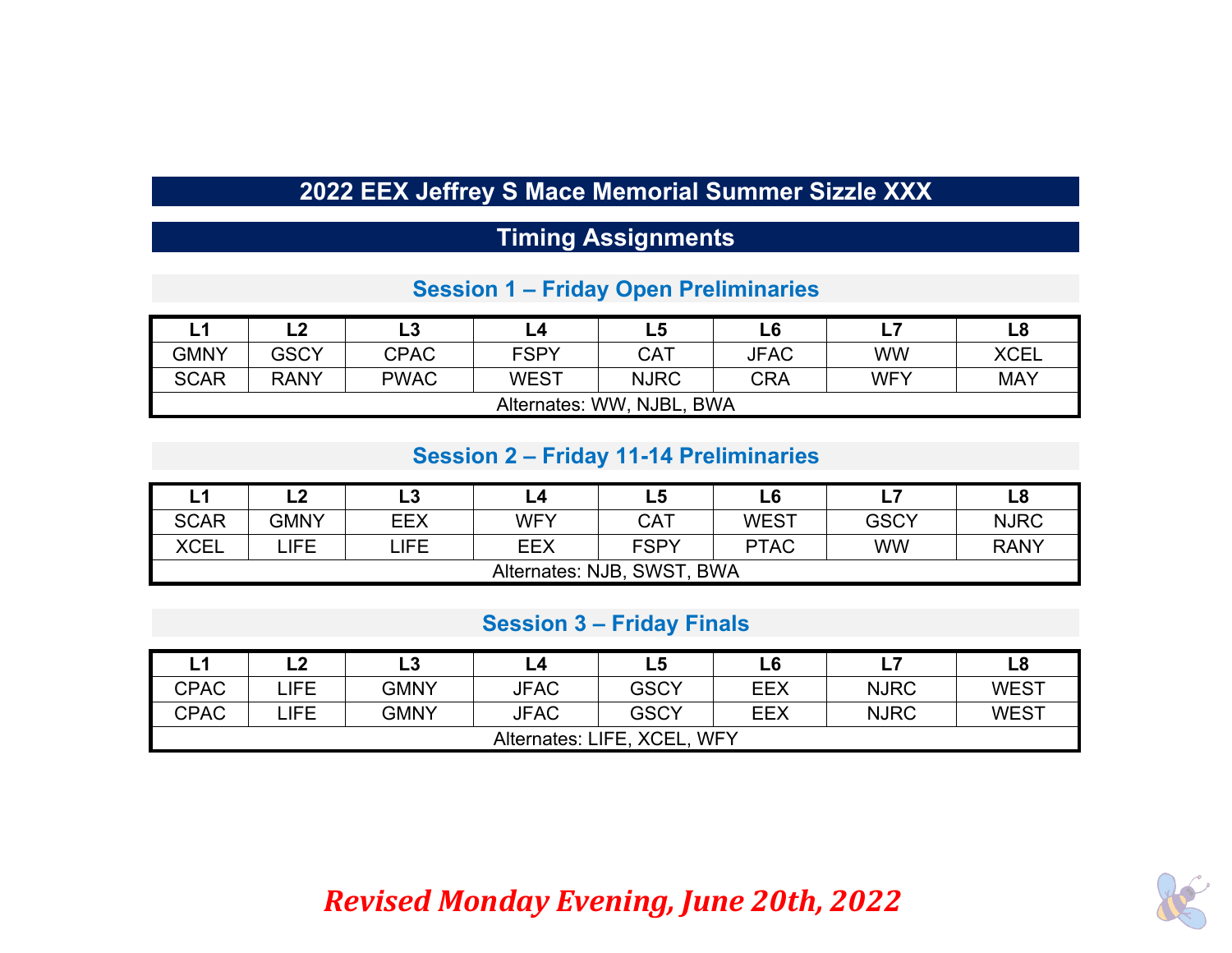## **2022 EEX Jeffrey S Mace Memorial Summer Sizzle XXX**

### **Timing Assignments**

#### **Session 4 – Saturda y Open Preliminaries**

|             |                            | L3          |             | L5          | L6         | ь.         | ∟8          |  |  |  |
|-------------|----------------------------|-------------|-------------|-------------|------------|------------|-------------|--|--|--|
| <b>GMNY</b> | <b>GSCY</b>                | <b>CPAC</b> | <b>FSPY</b> | <b>JFAC</b> | CAT        | WW         | XCEL        |  |  |  |
| <b>SCAR</b> | <b>RANY</b>                | <b>PWAC</b> | CRA         | <b>WEST</b> | <b>MAY</b> | <b>WFY</b> | <b>NJRC</b> |  |  |  |
|             | Alternates: WW, HACY, NJBL |             |             |             |            |            |             |  |  |  |

#### **Session 5 – Saturda y 800 Freest yle**

|                                                                    |  |  | - - | $-$ |  | -- |  |  |  |
|--------------------------------------------------------------------|--|--|-----|-----|--|----|--|--|--|
| & counters<br>timers<br>own<br>provide<br><i>swimmers</i><br>their |  |  |     |     |  |    |  |  |  |

#### **Session 6 – Saturda y 11-14 Preliminaries**

|             | L2                               | ∟3          |             | L5          | L6          |             | L8          |  |  |  |
|-------------|----------------------------------|-------------|-------------|-------------|-------------|-------------|-------------|--|--|--|
| <b>NJRC</b> | <b>WFY</b>                       | <b>CPAC</b> | CAT         | <b>SCAR</b> | <b>GSCY</b> | LIFE        | <b>GMNY</b> |  |  |  |
| <b>XCEL</b> | <b>WEST</b>                      | <b>SCAR</b> | <b>RANY</b> | <b>WW</b>   | <b>FSPY</b> | <b>CBGC</b> | <b>EEX</b>  |  |  |  |
|             | Alternates: PTAC, SWST,<br>, May |             |             |             |             |             |             |  |  |  |

#### **Session 7 – Saturda y Finals**

|             | L2                         | L3          | L4         | L5          | L6  |             | L8         |  |  |  |
|-------------|----------------------------|-------------|------------|-------------|-----|-------------|------------|--|--|--|
| <b>FSPY</b> | <b>XCEL</b>                | <b>JFAC</b> | LIFE.      | <b>GSCY</b> | EEX | <b>NJRC</b> | <b>MAY</b> |  |  |  |
| <b>FSPY</b> | <b>XCEL</b>                | <b>JFAC</b> | <b>JFE</b> | <b>GSCY</b> | EEX | <b>NJRC</b> | <b>MAY</b> |  |  |  |
|             | Alternates: CPAC, CS, GMNY |             |            |             |     |             |            |  |  |  |

# *Revised Monday Evening, June 20th, 2022*